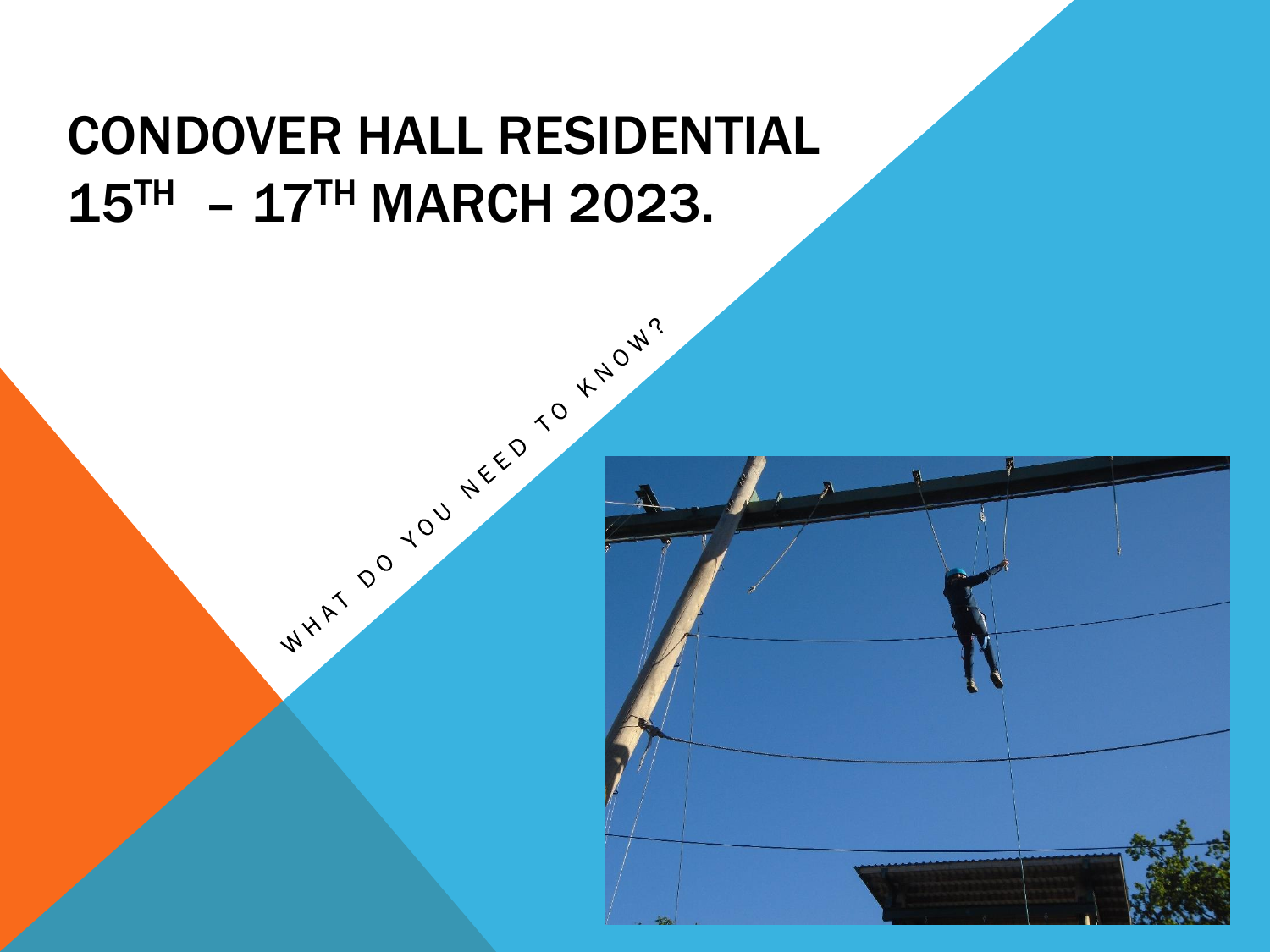### CONDOVER TRIP MEETING FOR MARCH 2023 VISIT

We have arranged to take next year's Year 6 on a residential activity course to Condover Hall, Shropshire on 15th – 17th March 2023. This is usually one of the children's primary school 'highlights' and an extremely enjoyable experience. It is well known that residential courses organised by schools are becoming increasingly invaluable as part of the National Curriculum.

The Government has stated the beneficial effects of learning outside the classroom and the impact this has on a child's progress that such courses provide. Learning outside the classroom offers new exciting challenges, children will learn to work together as a team, develop independence, confidence and an ability to recognise strengths and weaknesses in a constructive way. The value of giving children the opportunity to try our new activities cannot be underestimated.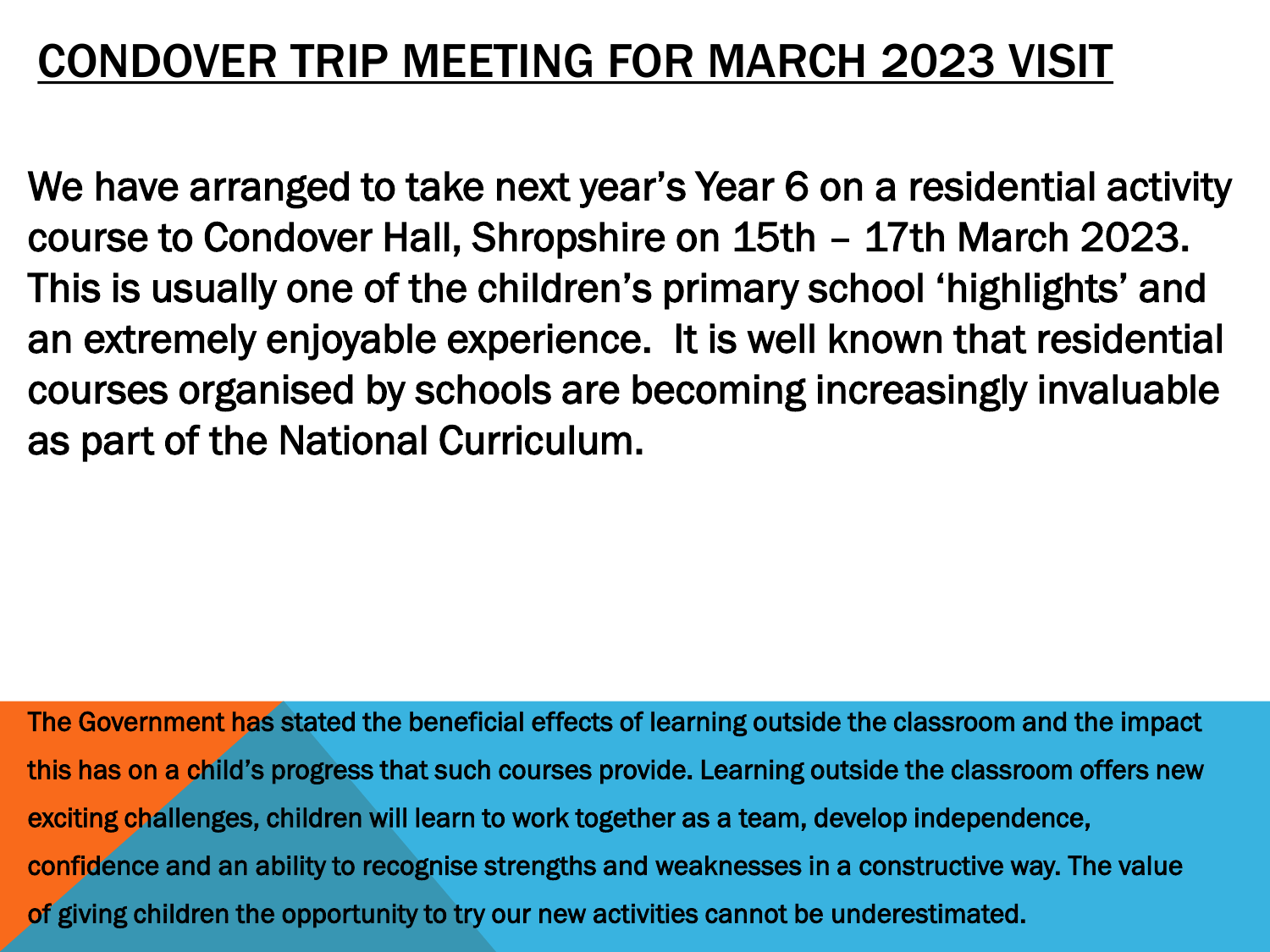At Condover Hall, fully trained and qualified instructors, with the support of school staff, provide instruction in a full programme of activities in a safe, controlled and secure environment.

The activities available may include: Archery, High Rope Course, Fencing, Golf, Zip Wire, Zorbing, to name but a few.

The total cost of the visit to Condover Hall is approximately £169.80 and includes: Full board accommodation, transport from the school to the centre and return, insurance, all instruction and activities, equipment & safety equipment, evening activities programme, achievement certificates and comprehensive insurance.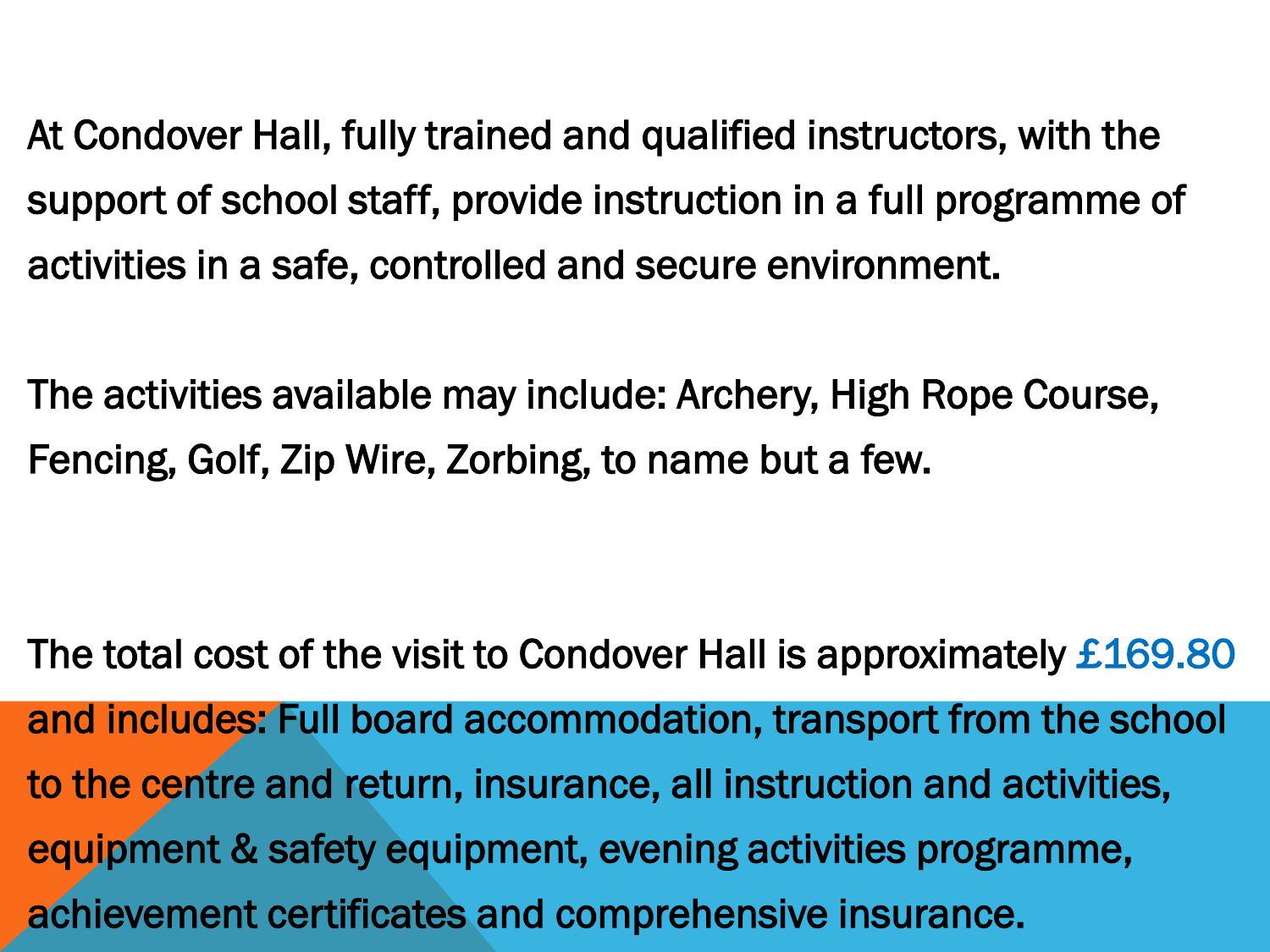# Condover Hall Walkthrough Video – see separate link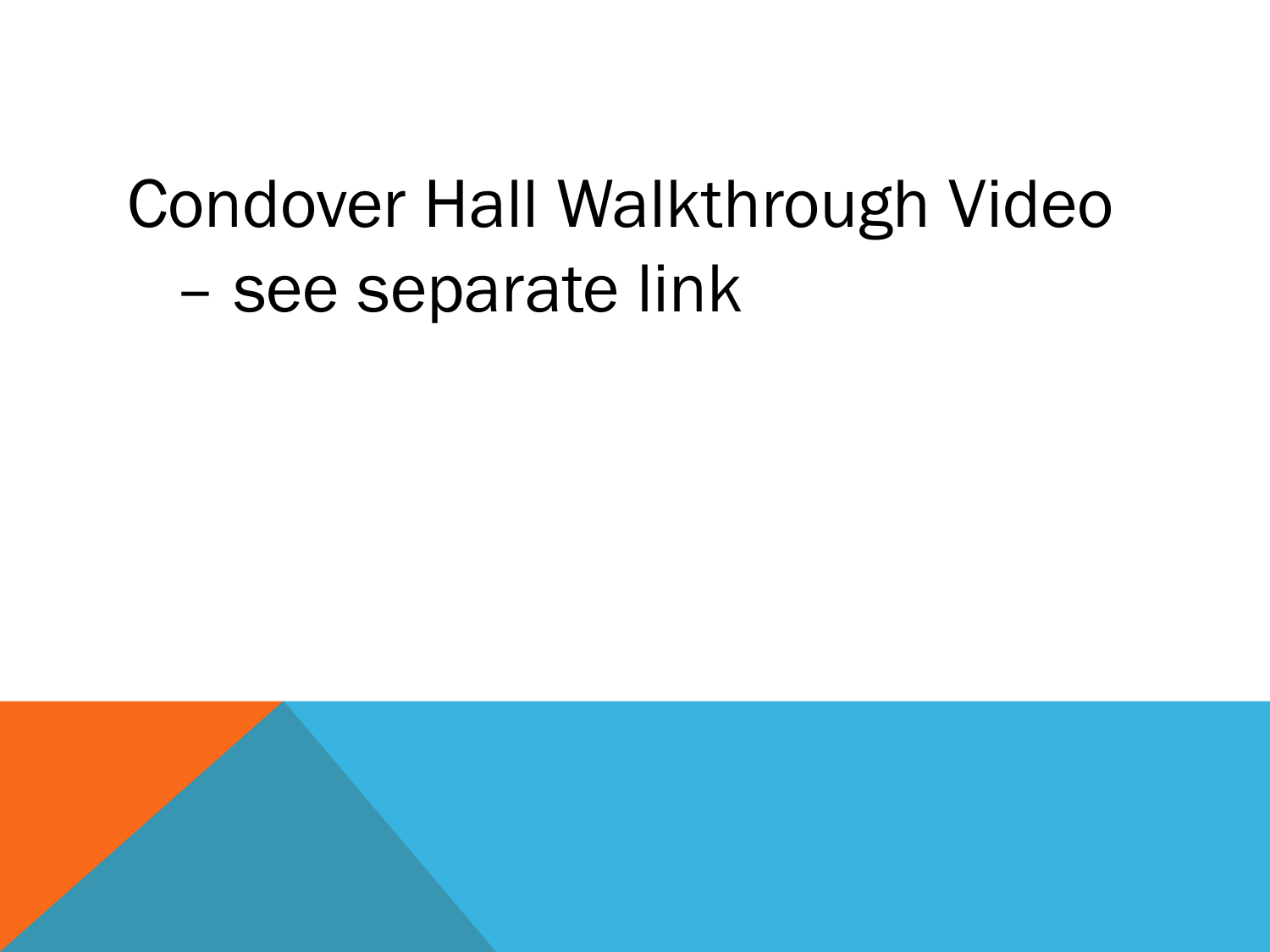- To apply for a place for your child, please complete the consent form online and pay £30.00 deposit using the School Money online system, before Thursday 30<sup>th</sup> June 2022 in order to secure the booking. If we do not receive a deposit by this date your child will not be allocated a place. All monies can be paid in full (or in instalments) by Thursday 15th December 2022
- If we do not have at least 39 children participating then the trip will not be viable and will not go ahead.

For further information about the trip, the activities, the [centre etc. please check the website:-](http://www.jca-adventure.co.uk/) www.jcaadventure.co.uk and you will be able to see for yourself how worthwhile and enjoyable these visits are!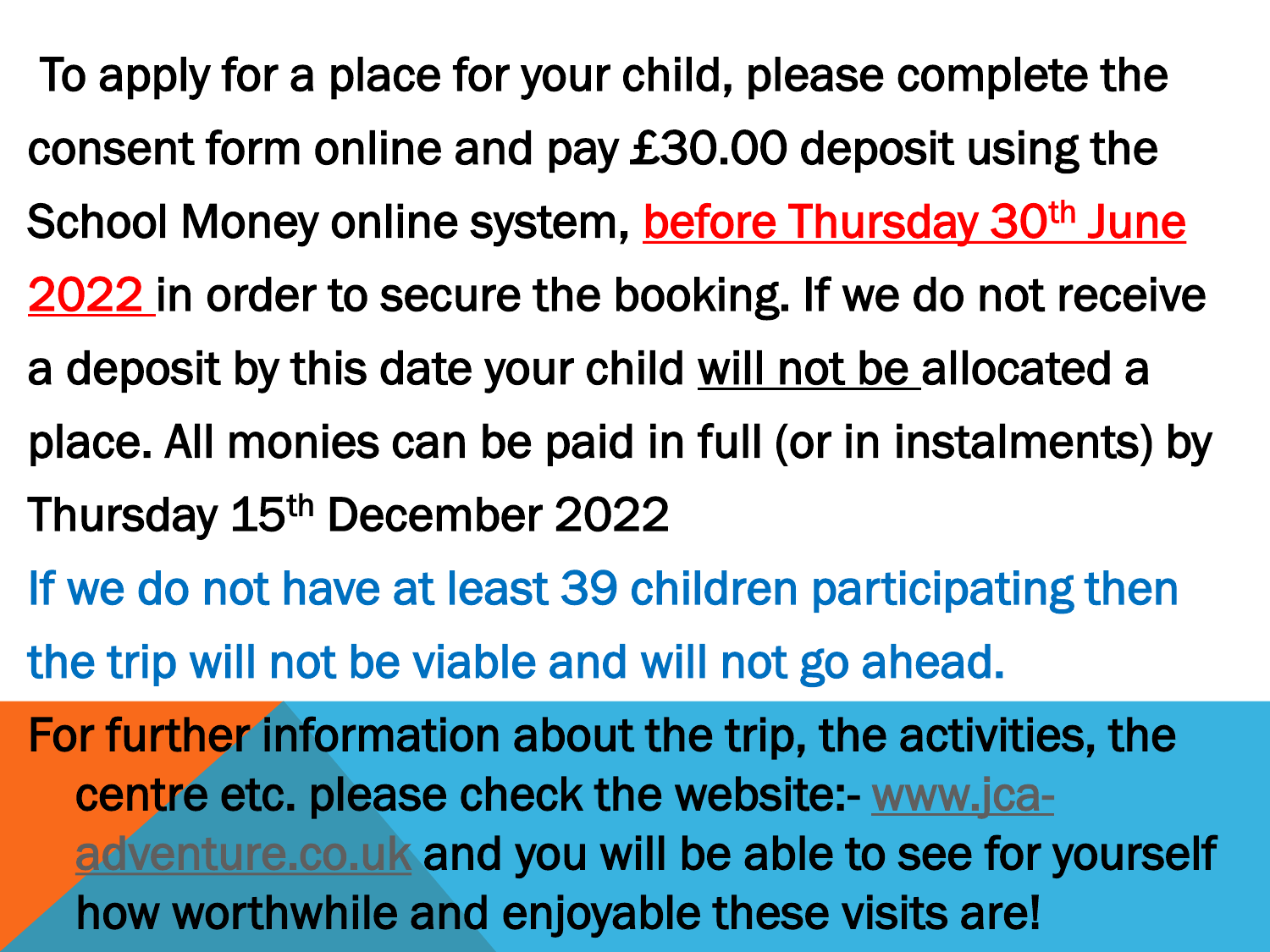### WHAT NEXT?

Please try and keep up with payments so that it does not become a large payment at the end of the year! The office will text you reminders when payments are due.

Medical forms will be handed out after all deposits have been collected in and need to be returned ASAP (Friday  $15<sup>th</sup>$  July 2022).

We will send more information nearer the time of the visit. This will give you the final details of the trip and any queries can be answered.